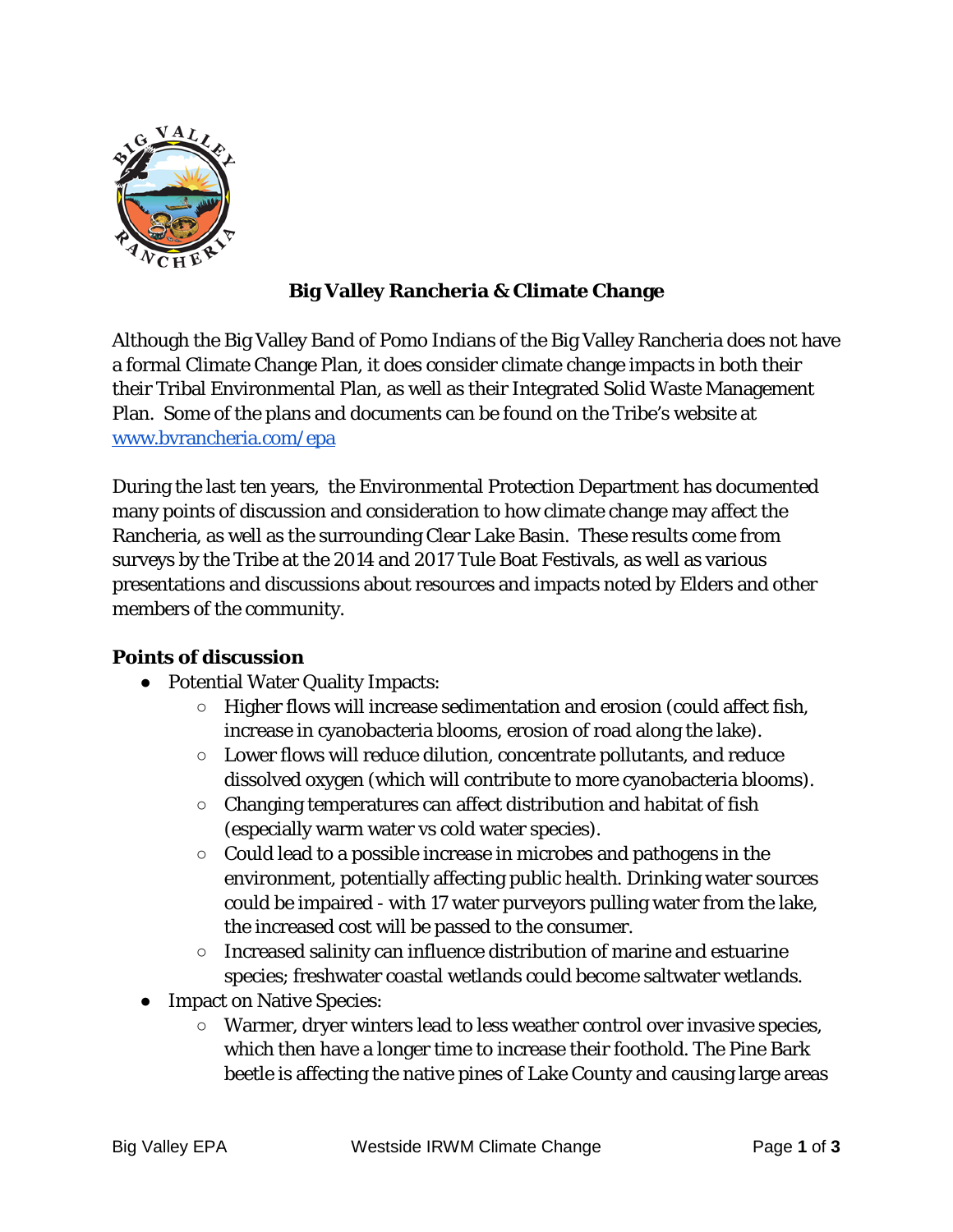of dead trees. This leads to an increase in the fuel loading in the county (this could affect Pinon trees, a food source).

- $\circ$  Tules also already at risk: Water primrose has taken over where many tules used to grow on Clear Lake's shoreline. Cooler winters in the last decade lead to the reduction of the invasive. Warmer winters allow the plants to flourish during every season. 85% of the shoreline tules have been lost already, as documented by California Department of Fish and Wildlife in their review of the Clear Lake hitch.
- Invasive species:
	- Invasive species frequently take advantage of unoccupied niches within ecosystems. These niches can exist either as naturally unfilled roles in the ecosystem, or as the products of external pressures. In some cases, invading species will create the conditions for their own survival by disrupting existing food webs.
	- However, of greater significance are human activities responsible for habitat and biodiversity loss. Climate change has created shifting conditions for species and created new opportunities for invasive species in what were previously unfavorable climatic regions.
- Collaboration:
	- Trying to care for areas of Tribally important species both on and off the Rancheria is difficult because there are few protection measures in place. Need to increase protection measures/collaboration with other Tribes and with local jurisdictions.

## **Survey results**

During the 2017 Tule Boat Festival a climate change survey was conducted by the Environmental Protection Department which collected responses from Tribal members representing 13 Tribes from California, Alaska, and Oregon, as well as members of the general public.

The 82 respondents answered questions about their familiarity with climate change, their sources of information, and first-hand and second-hand information of past and present conditions as they related to climate change. Though responses varied, the overall trend was a reported decline in the availability of natural resources, and observed change in weather and warming trend compared to previous conditions.

Specifically, many respondents reported seeing less wildlife than in previous years, as well as changing wildlife. Changes in water flow and water quality in Clear Lake and surrounding creeks were also noted. Respondents also viewed lake and water conditions as being worse than in the past.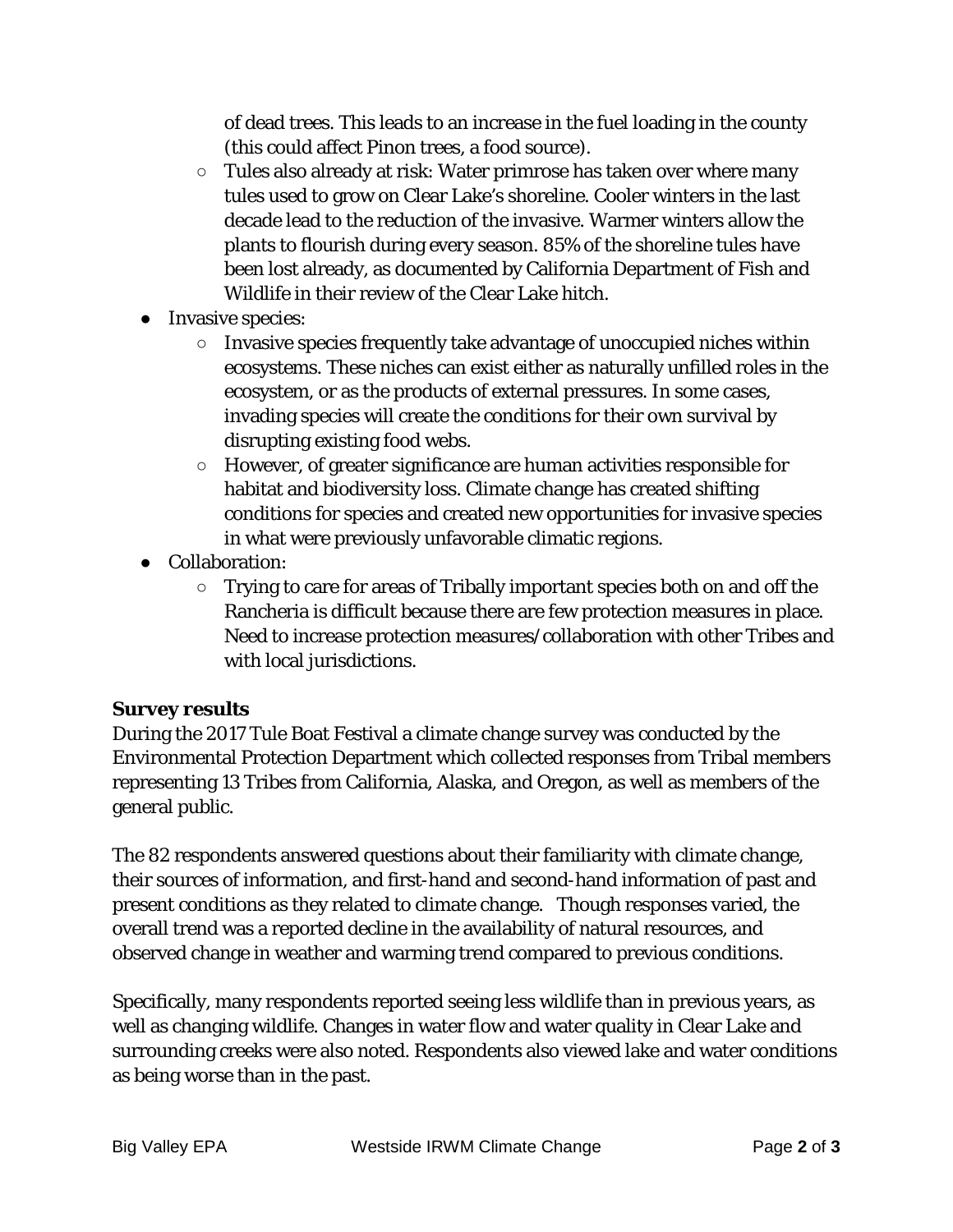## **Land Resources and Associated Environmental Concerns in the Clear Lake Basin, 2014.**

The Tribe has identified some of the major natural resource concerns in the attached 2014 map. Environmental issues in the Clear Lake Basin directly affecting Big Valley Rancheria and its resources of concern include erosion, loss of native species, poor drainage from roads and houses, wetlands protection, leaking septic tanks, invasive species, and pesticide drift issues.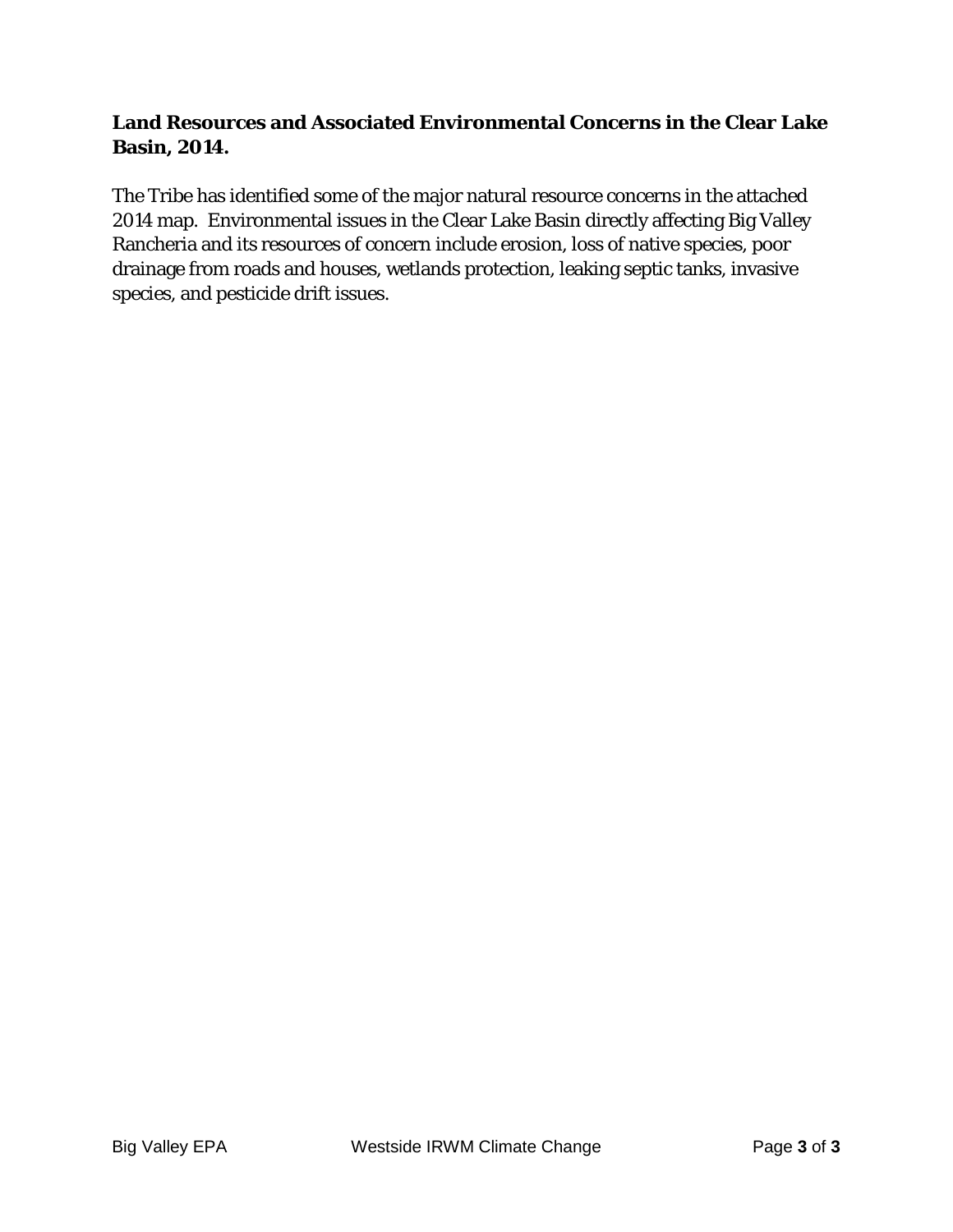



General area of Big Valley involvement regarding natural resource protection. Connected with ancestral boundaries of the Tribe

City of Lakeport





Big Valley Rancheria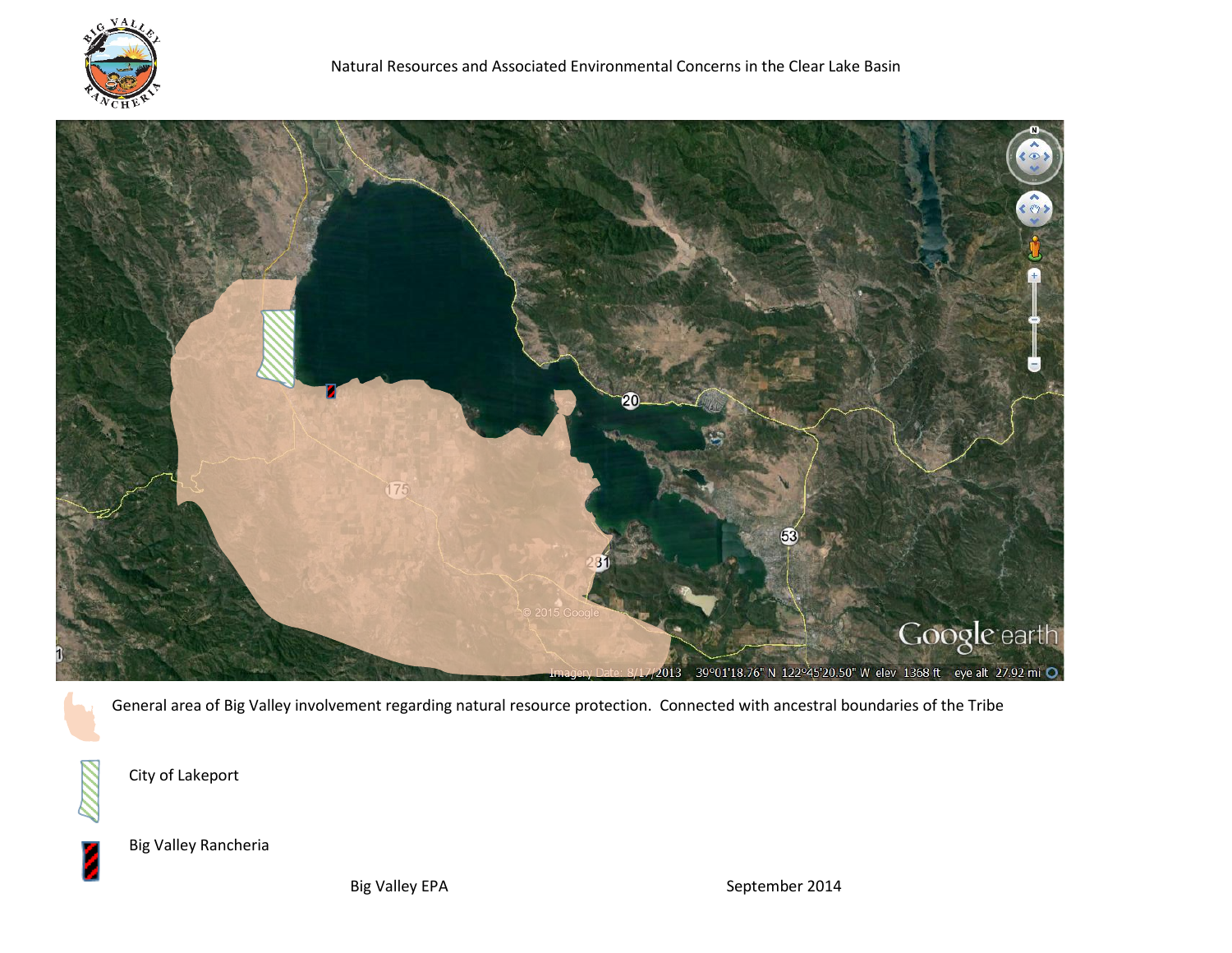

Oxx



Big Valley Rancheria Tribal lands Creeks of the Big Valley subbasin, from left to right (Manning, Thompson, Adobe, McGaugh/Hill, Kelsey, Cole creeks) Hitch running creeks, 2014 Creeks running dry earlier than historical averages Cyanobacteria blooms, 2014